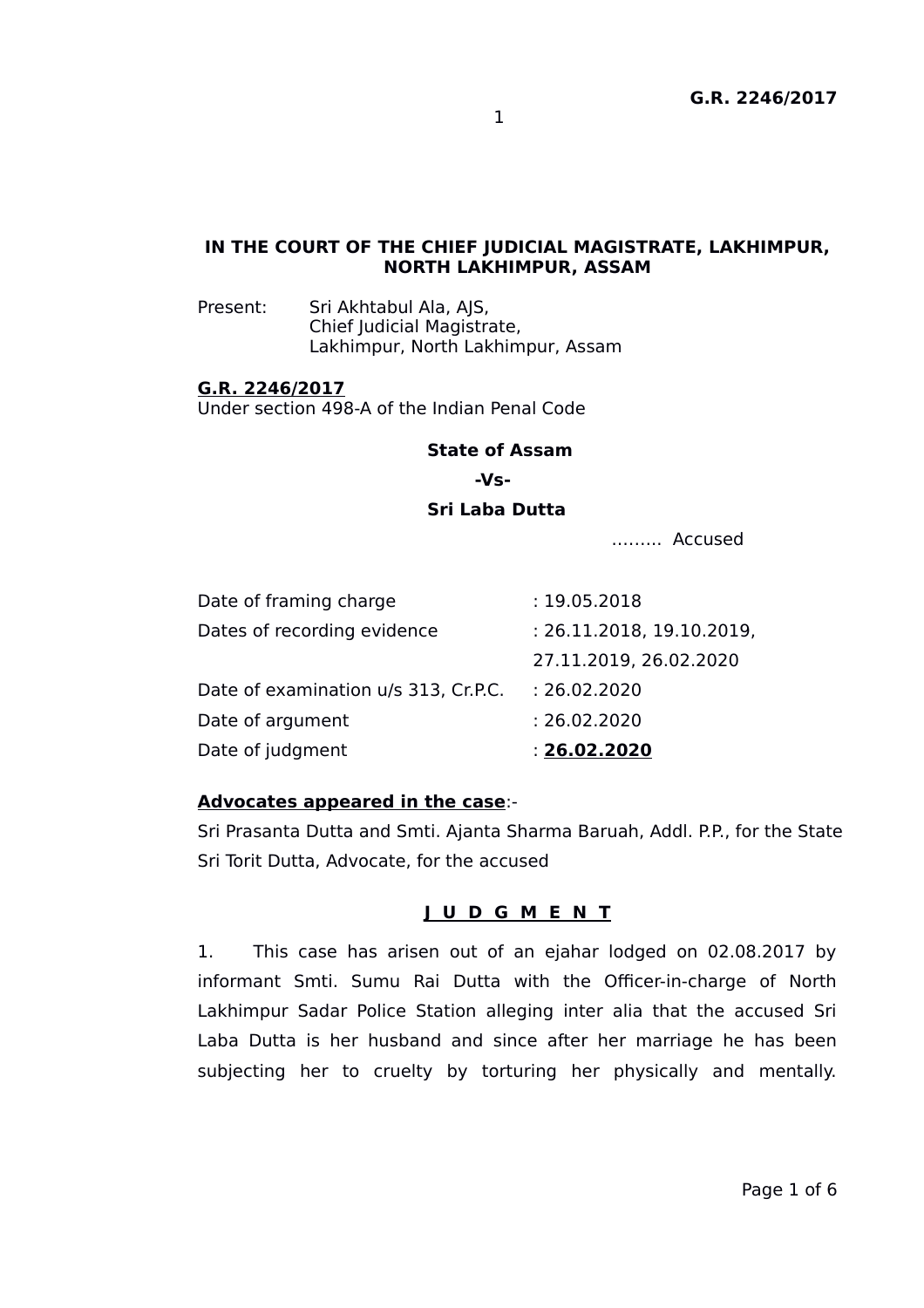Thereafter, on 31.07.2017 the accused physically assaulted the informant and took her to her parental house and left her there. Hence, the case.

2. On receipt of the ejahar, the Officer-in-charge of North Lakhimpur Police Station registered a case vide NLPS Case No. 993/2017 under section 498-A of the Indian Penal Code and got the investigation into the case commenced. The investigating officer, after completing the investigation, submitted charge-sheet under section 498-A of the Indian Penal Code against the accused Sri Laba Dutta to stand trial in the Court.

3. On receipt of the charge-sheet, cognizance of the offence under section 498-A of the Indian Penal Code was taken as per section 190(1)(b) of the Code of Criminal Procedure. Necessary copies were furnished to the accused as per section 207 of the Code of Criminal Procedure after his appearance before the Court. After considering the materials on record and hearing both the sides, charge under section 498-A of the Indian Penal Code was framed in writing against the accused. The charge was read over and explained to the accused to which he pleaded not guilty and claimed to be tried.

4. During the trial, the prosecution altogether examined 5 (five) witnesses viz. Smti. Sumu Rai Dutta as PW-1, Smti. Putali Kakati as PW-2, Sri Ram Dutta as PW-3, Sri Lekhon Dutta as PW-4 and Smti. Mamoni Rai as PW-5. The prosecution had exhibited the ejahar as Ext-1 and the signatures of the informant and victim (PW-1) therein as Ext-1(1) and Ext-1(2). The defence side has cross-examined the prosecution witnesses. After the closure of the prosecution evidence, the accused was examined under section 313 of the Code of Criminal Procedure wherein he pleaded his innocence. He declined adducing any defence evidence.

5. Both the sides advanced their respective arguments in this case.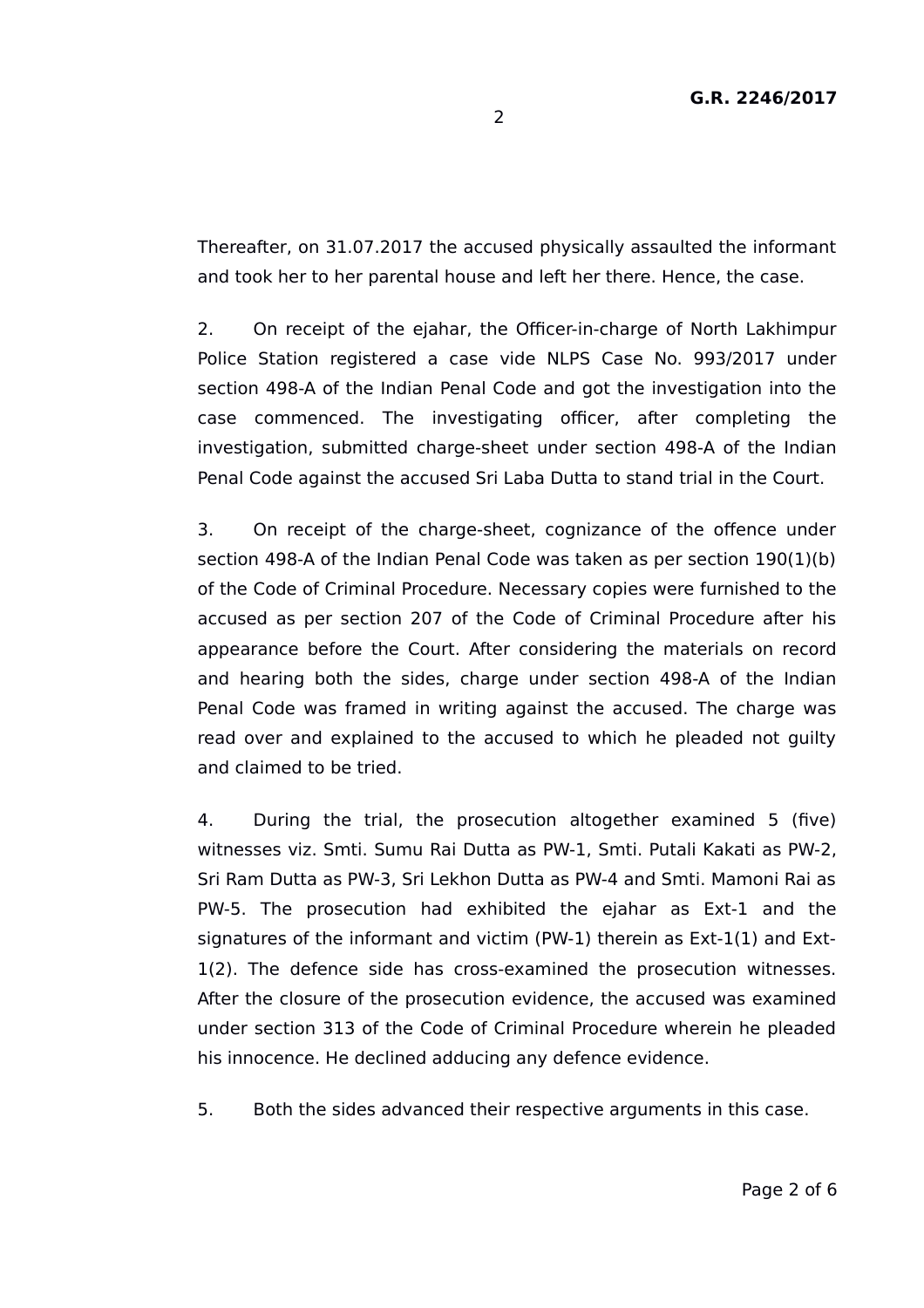# **POINT FOR DETERMINATION:**

6. The point which is required to be determined for a just decision of this case is as follows:

(a) Whether the accused being the husband of informant and victim Smti. Sumu Rai Dutta, since after her marriage and subsequently on 31.07.2017, at village Napamua Gaon, under North Lakhimpur Police Station, had subjected her to cruelty by committing physical and mental tortures on her posing a threat to her life and limb ?

# **DISCUSSION, DECISION AND REASONS THEREOF:**

7. To determine the aforesaid point of determination let us have a scrutiny of the evidence on record.

8. PW-1 Smti. Sumu Rai Dutta, the informant and victim, deposed that the accused being her husband had demanded her dowry by asking her to bring money and cooking gas and as she could not fulfill the said demands he used to physically assault her.

9. In her cross-examination, PW-1 stated that she had in fact lodged this case against the accused out of a misunderstanding and she has no objection if the accused is acquitted as the dispute between them has been amicably settled.

10. PW-2 Smti. Pubali Kakoti deposed that the accused at night used to leave his house leaving his wife in the house and that her in-laws used to quarrel with her and the accused one day had severely assaulted her and pushed her down to ground and subjected her to tortures.

11. PW-3 Sri Ram Dutta and PW-4 Sri Lekhon Dutta deposed in the same tune. According to them, the marriage of the informant and the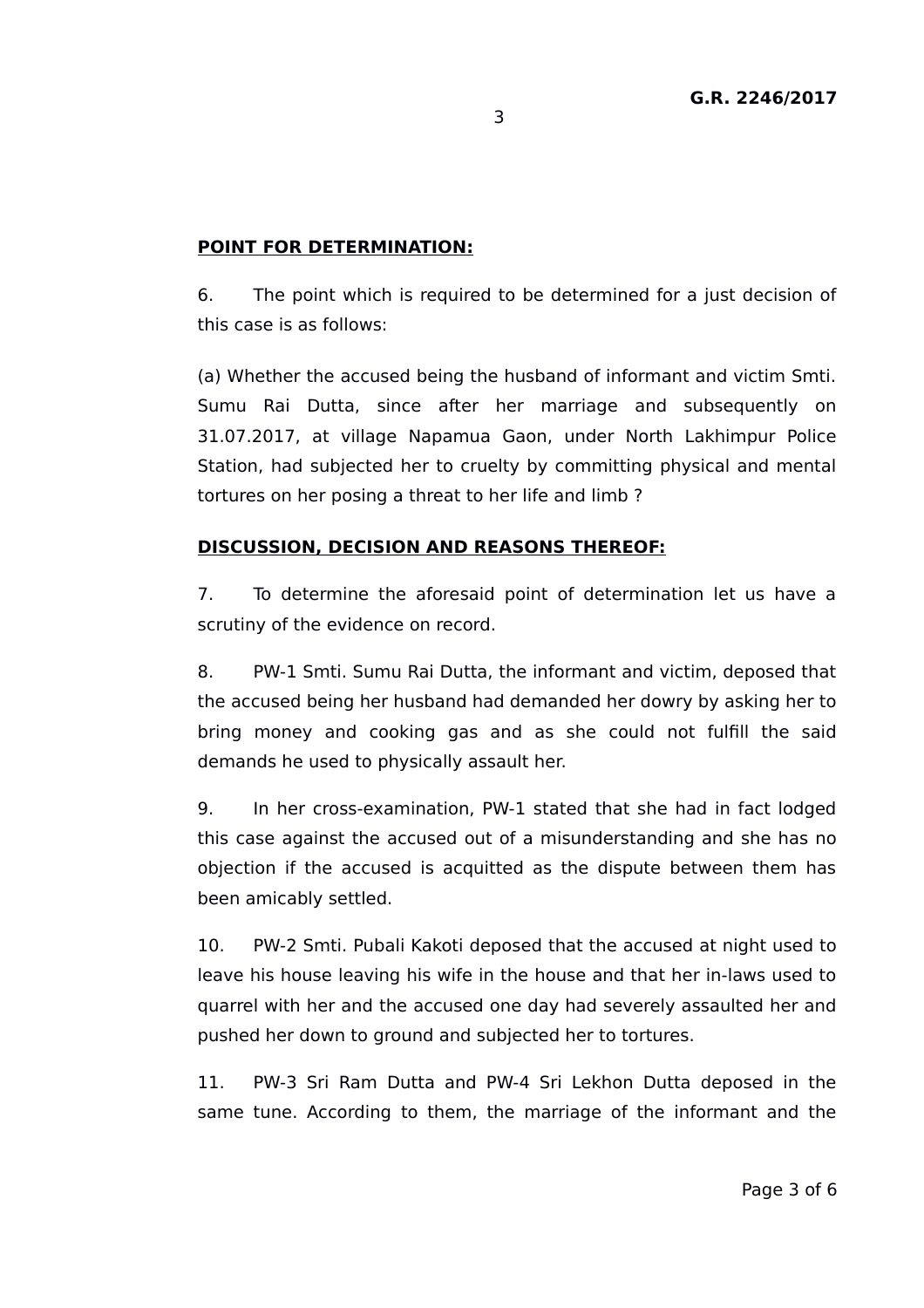accused took place about three years back and presently the informant is residing in her parental house but they does not know the reason for which the informant and the accused are living separately.

12. PW-5 Smti. Mamoni Rai deposed that the accused is the husband of the informant and they were married about three years back and lead a conjugal life together in the house of the accused at Gharmora village for three months and thereafter the accused had a quarrel with the informant and kept her in her house and did not enquire about her and as such the informant lodged an ejahar against the accused.

13. In his cross-examination, PW-5 stated that she has no objection if the accused is acquitted as her daughter in fact had filed this case only out of a misunderstanding.

14. So from the evidence on record it transpires that though PW-1 Smti. Sumu Rai Dutta, the informant and victim, deposed that the accused had demanded her dowry by asking her to bring money and cooking gas and as she could not fulfill the said demands he used to physically assault her but in her cross-examination she testified that she had in fact lodged this case against the accused out of a misunderstanding and she has no objection if the accused is acquitted as the dispute between them has been amicably settled. Similarly though PW-3 Smti. Mamoni Rai, mother of PW-1, deposed that the accused had a quarrel with the informant and kept her in her house and did not enquire about her but in her crossexamination, she has also testified that she has no objection if the accused is acquitted as her daughter in fact had filed this case only out of a misunderstanding. PW-3 Sri Ram Dutta and PW-4 Sri Lekhon Dutta have clarified in their evidence that they don't know the reason for which the informant is residing in her parental house.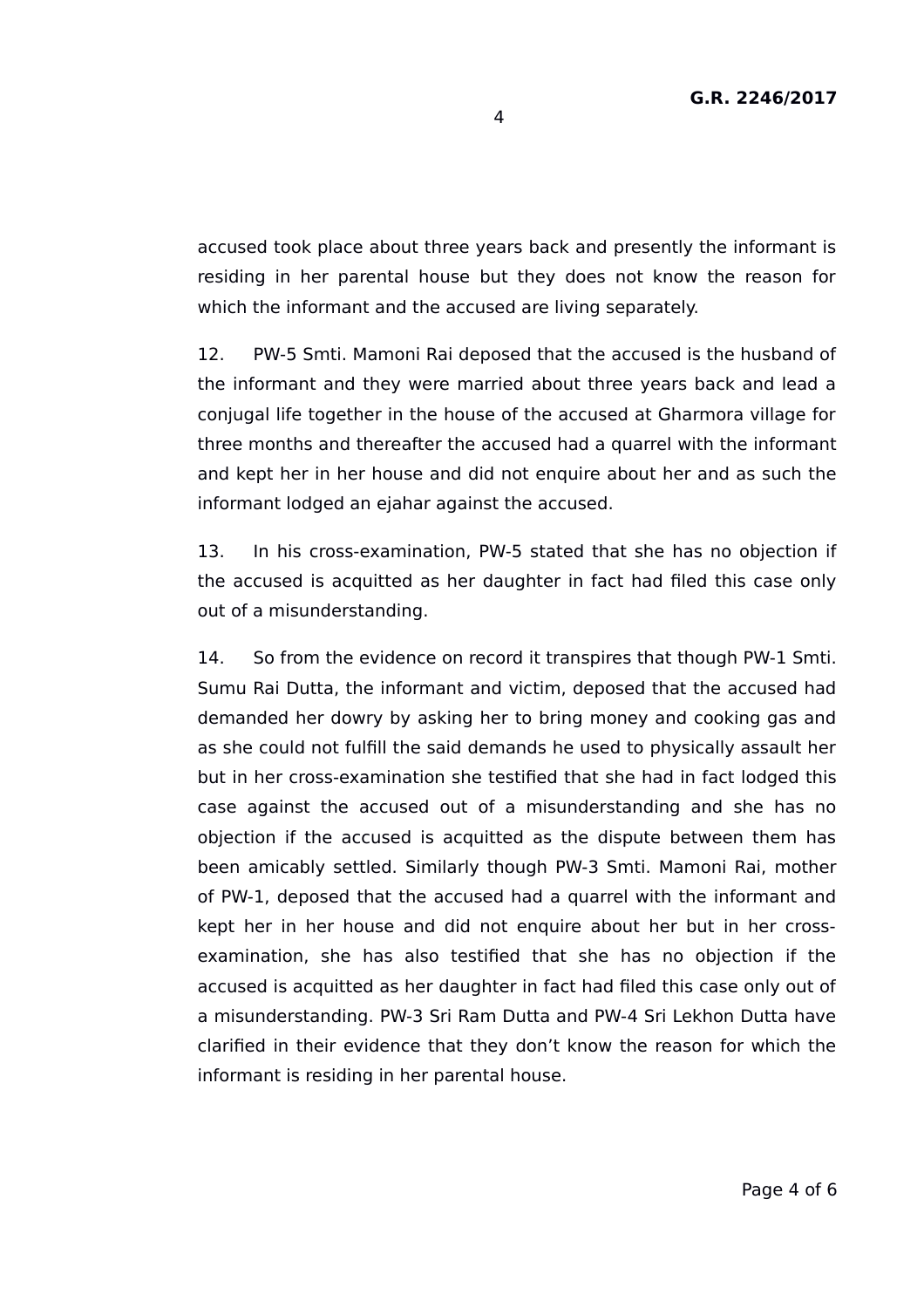15. So, in the given position from the evidence on record it can no way be held that the accused has subjected the informant to cruelty by committing physical and mental torture on her.

16. So, the aforesaid point of determination is held in negative.

17. In the result, the prosecution has failed to prove the charge against the accused under section 498-A of the Indian Penal Code and as such he is acquitted from the said charge and is set at liberty.

Bail bonds are extended to for the further 6(six) months from today.

The judgment is delivered and operative part of the same is pronounced in the open court on this  $26<sup>th</sup>$  day of February, 2020.

> (**Sri Akhtabul Ala**) Chief Judicial Magistrate, Lakhimpur, North Lakhimpur

Dictated and Corrected by me:

 (**Sri Akhtabul Ala**) Chief Judicial Magistrate, Lakhimpur, North Lakhimpur

Transcribed and typed by me: Narayan Chetri, Stenographer

Continued …..... (Appendix)